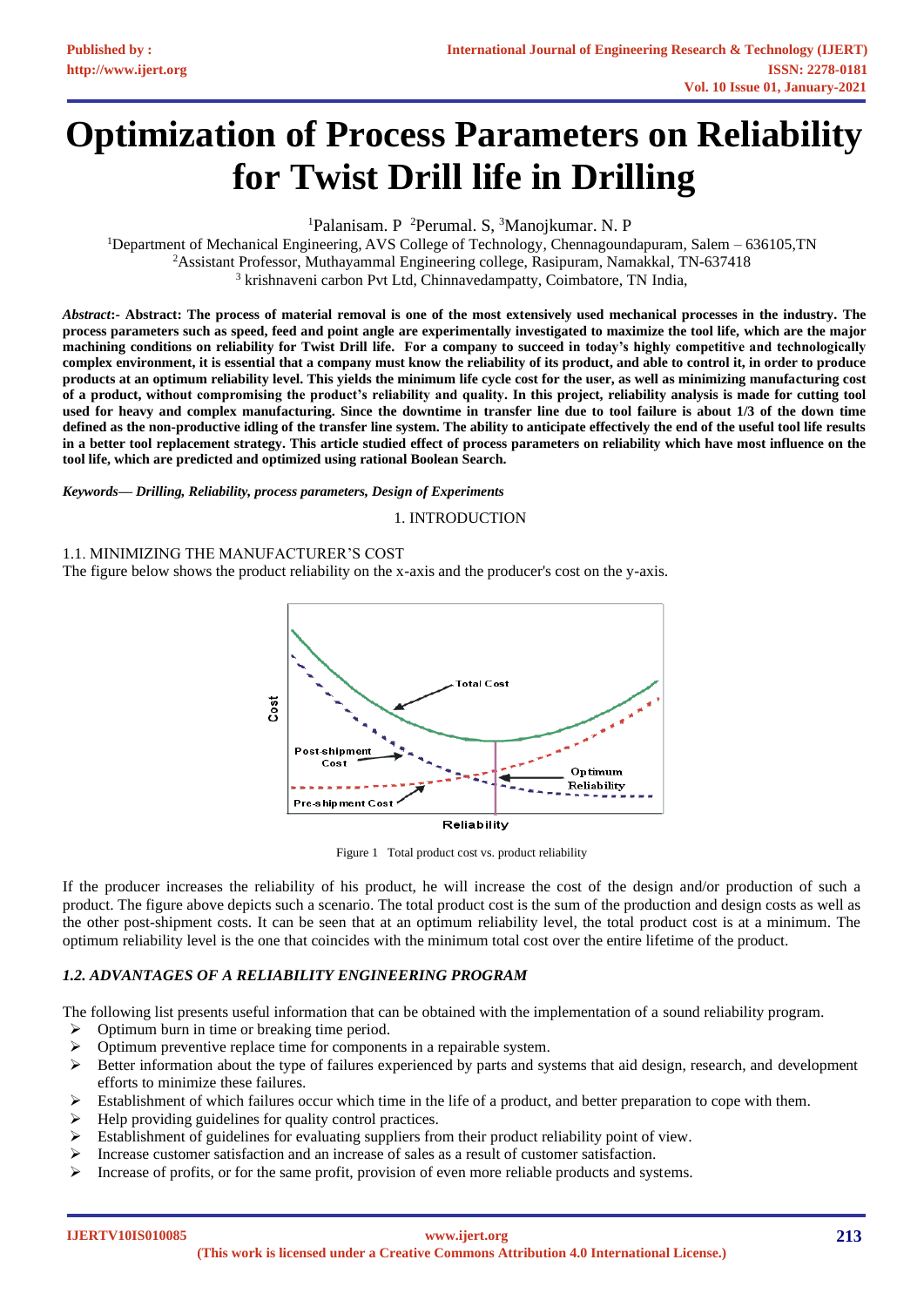# *1.3 RELIABILITY ANALYSIS*

"Reliability is the probability of an item performing its intended function over a period of time under the operating conditions encountered". It should be observed that the above definition stresses four significant elements, namely,

- 1. Probability
- 2. Intended function
- 3. Time
- 4. Operating conditions

Apart from the above factor, reliability does change due to other factors like; quality, workman ship, manufacturing process, material process material storage, handling engineering change, deviation in production, inspection and test. Reliability is one of the most important quality characteristic of components, product and large complex system. The reliability of the cutting tool is determined.

# *1.4 OPTIMIZATION*

Optimization is the act of obtaining the best result under given circumstances. In design, construction, and maintenance of any engineering system, engineers/managers have to take many technological and managerial decisions at several stages. The ultimate goal of such decisions is to either minimize the effort required or maximize the desired benefit. In this thesis work mathematical equations are developed by using minimum residual technique and the maximum tool life is estimated and optimized using Rational Boolean Search.

# 2. LITERATURE REVIEW

The mathematical theory of reliability has started receiving a great deal of attention from engineers and mathematicians. 1950s saw a large number of papers on components reliability, life-testing and failure distributions. The first significant paper to appear on mathematical models of multi component systems is by Moore and Shannon (1956). This paper shows that by proper incorporation of redundant technique a network of high reliability can be constructed using relatively less reliable component. Subsequently, several papers have been published on the reliability of redundant and majority voting systems. Moskowitz (1959), Mine (1959), Shooman (1968) and Mistra (1970) have described a use of a tie-set approach to the reliability evaluation of multi component system. The cut set approach is discussed by Barlow and Proschan (1965), Jenson and Belmore (1969) and Hansler (1971). Hurley (1963) uses the probability-map method for getting simplified reliability expression. Mistra and Rao (1970) have presented a procedure for reliability evaluation of redundant network using flow graphs which is consider a significant step forward in reliability evaluation. Benning (1970) presents the effect of an increasing hazard rate on reliability and mean life of redundant system. Banerjee and Rajamani (1972) have tried representing probability in two dimensions and have developed a parametric approach to analysis the reliability characteristic of general systems.

Viliam (1996) derived a recursive formula calculate the cutting tool reliability when the processing time distribution of the cutting tool can be represented by the accelerated failure time model. The formulas for cutting tool reliability when the processing time for each operation is random are also derived. The unknown parameters in the reliability function can be estimated from cutting tool life data obtained under either fixed conditions or variable conditions by using the maximum likelihood. Nick (2001) the overall idea is to investigate where reliability assessment model based on Gas can produce satisfactory solutions compared to the existing probabilistic reliability models. In general the application of Genetic Algorithm in reliability engineering is novel approach, which may contribute to a better understanding of the reliability characteristics of industrial systems and create a new method for reliability evaluation. Nakagawa (2003) defined a complexity of redundant systems as a logarithmic function of paths, using the concept of entropy. Further, reliability function of complexity is given, and the reliabilities of series and parallel systems with complexity are computed. As one typical redundant system, a majority voting system is analyzed and an optimal number of components are derived.

Claudio (2003) developed a Decision Tree (DT) approach to build empirical models for use in Monte Carlo reliability evaluation is presented. The main idea is to develop an estimation algorithm, by training a model on a restricted data set, and replacing the Evaluation Function (EF) by a simpler calculation, which provides reasonably accurate model outputs. The proposed approach is illustrated with two systems of different size, represented by their equivalent networks. The robustness of the DT approach as an approximated method to replace the EF is also analyzed. Excellent system reliability results are obtained by training a DT with a small amount of information.

#### 3. PROBLEM DEFINITION

A case study of reliability of a twist drill is considered in the present work. This chapter given an idea of various types of twist drill, classifications of Twist drill, drill nomenclature, drill material and types of failure. Drilling is one of the most widely used methods of making holes. The cutting tool in this case is a drill with which a hole can be made from the solid or the diameter of a previous drilled hole can be increased (enlarging hole). The primary cutting motion in drilling is rotary; a straight line feed motion is used. In ordinary drill presses, both of these motions are imparted to the drill. The drill is clamped in the spindle which rotates it and feeds it download in to the work piece clamped stationary on the table.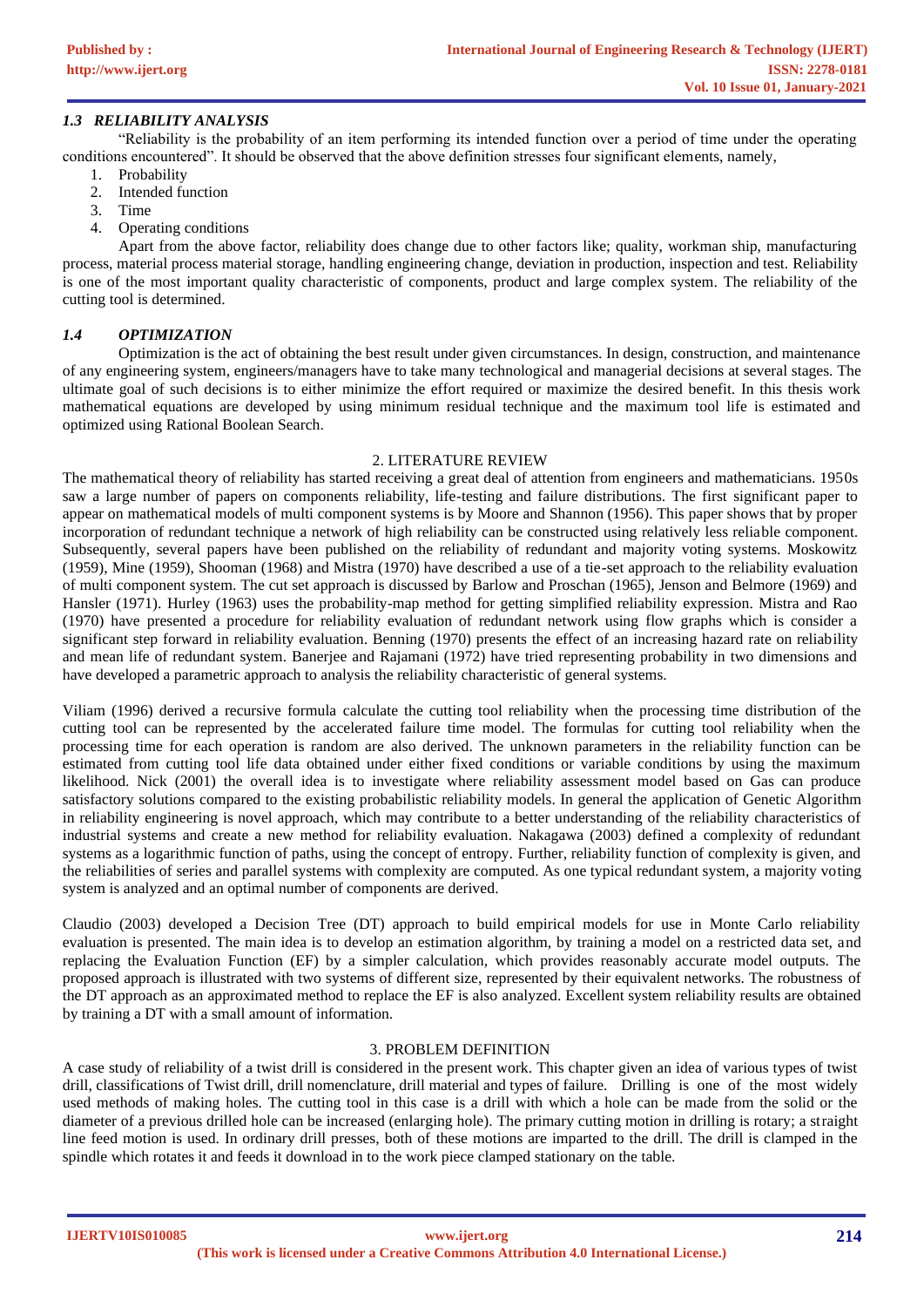Since 50 to 70 percent of all production time is used to make holes, it's apparent that any improvements made to the drilling process—including the choice of the right drill, drill point geometry and sharpening methods—will make manufacturing more productive and improve quality. So it is not surprising that companies looking to earn higher return on their machine tool investments also are looking at the basic twist drill with renewed interest and depth of investigation. If accuracy and smoothness are not important in a drilled hole, at least the cost is. Too often a drill is selected merely for size and length. Much drilling can be done satisfactory with the standard point angle of  $118^\circ$ . where quantities of holes must be produced, however, refinement in practice are desirable, factors that bear watching are: 1. machine sharpening that achieves good geometry of the drill point, such as cutting edges of the same length and at equal angles with the drill axis; 2. Point angle, lip clearance, and web thickness related to the material being drilled; 3. Proper support in a close fitting drill bushing of suitable length; and 4. Machine, chuck or driver and fixer in good condition. Sometime special drills are justified. Twist drills are usually available in sizes 0.8-12 mm plus. Special care is required when using the smallest sizes since these bits are thin and brittle. Always hold the drill square to the work and apply only light pressure when drilling. Sharpening - use a drill sharpener, a grindstone jig or an oilstone.

# 4. RELIABILITY ESTIMATION OF TWIST DRILL LIFE

All systems are made up of parts and components. The failure of a part or component may lead to the failure of the whole system in some cases and may not in others depending upon the functional relationship of components. In any case each component contributes to the system reliability (or unreliability) and it is worth while to express system reliability in terms of component reliability. This necessitates careful analysis of functions of all components and their failure models. Component failure models can be obtained two ways 1. From the basic failure rates and working stresses using stress models and 2. From part failure data obtained either from life-tests or failure reports of customers. It is almost impossible to establish failure rates of components for all working conditions. However, it is possible through extrapolation or interpolation to predict reliability under specific stress conditions from the available data.

# *4.1 PERFORMANCE TEST*

#### **4.1.1 Drill selection**

| Types of Twist drill: |               | Parallel shank Twist Drills – Jobber series |          |                                               |                |                  |
|-----------------------|---------------|---------------------------------------------|----------|-----------------------------------------------|----------------|------------------|
| Flute material:       |               | HSS.                                        |          | Drill Diameter: 10 mm                         |                |                  |
| Flute Length:         |               |                                             |          | $89 \pm 3$ mm, Overall Length: $132 \pm 2$ mm |                |                  |
| Web thickness :       |               | $1.76 \pm 41$ mm, Web Taper:                |          |                                               |                | $1.58 \pm 22$ mm |
| Lip Relief:           |               | $12 \pm 2$ mm,                              |          | Chisel Angle:                                 |                | $127 \pm 7$ mm   |
| Helix Angle:          |               | $29 \pm 3$ mm,                              |          | Run out:                                      | $9 \pm 8$ mm   |                  |
| Lip out:              | $7 \pm 7$ mm, |                                             | Web out: |                                               | $14 \pm 13$ mm |                  |
| Spacing Error:        |               | $13 \pm 12$ mm                              |          |                                               |                |                  |
|                       |               |                                             |          |                                               |                |                  |

# **4.1.2 Specimen preparation**

The work material supplied in 31mm length black bar, was a nominal 0.45% carbon, hot rolled steel and an analysis of representative samples sample showed the composition to be

 $c=0.41\%$ ,  $Mn= 0.86\%$ ,  $Si=0.30\%$ ,  $S=0.02\%$ ,  $P=0.03\%$ ,

The effect of small variations in the chemical composition of steel is known and such variations can occur not only between bars but also in bars.

#### **4.1.3 Identifying the Important Process Control Variables**

The independently controllable process parameters affecting the twist drill life were identified to enable the carrying out of the experimental work and developing the mathematical models, these being: Spindle speed (n), and feed (f) and Point angle (2k)

Input control variables:

Spindle speed (n), Feed (f), Point angle (2k) Output Response Number of holes to be drilled (Y).

# **4.1.4 Finding the Limits of Process Variables**

In this research work, the chosen input parameters which effect the number of holes to be drilled are spindle speed (n), feed rate (f), and Point angle (2k). They are selected as factors to carry out the experimental works and the development of models. The chosen responses are number of holes to be drilled. The selected process parameters of the experiment for number of holes, with their limits, units and notations, are given in Table 1. The upper limit of the parameter is coded as +1.682 and the lower limit is coded -1.682. The coded values for intermediate values have been calculated from the following relationship:

**IJERTV10IS010085**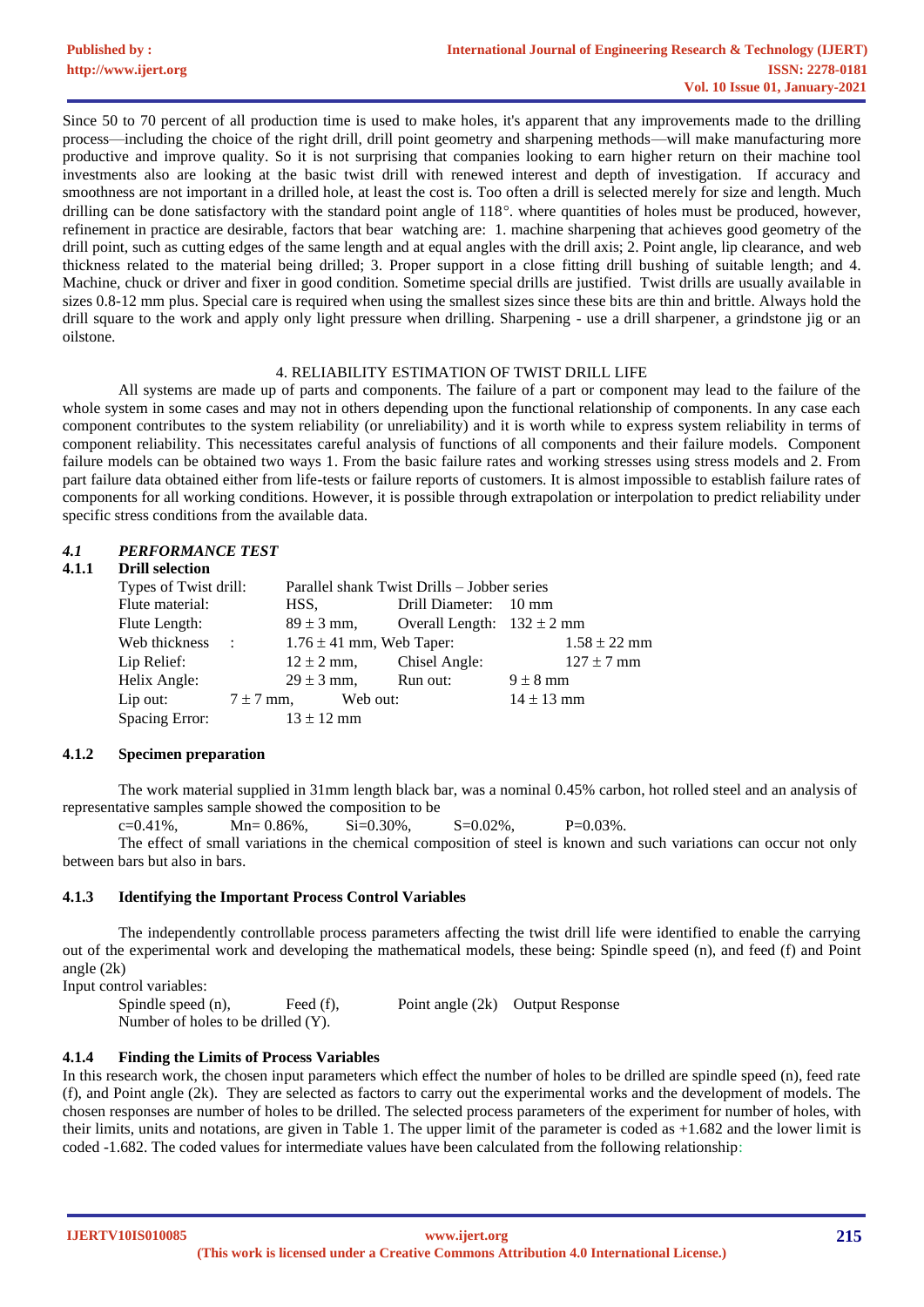$$
X_i = \frac{1.682 \left(2X - \left(X_{\text{max}} + X_{\text{min}}\right)\right)}{\left(X_{\text{max}} - X_{\text{min}}\right)}
$$
 (1)

Where,  $X_i$  is the required coded value of a variable X, X is any value of the variable from X <sub>min</sub> to X <sub>max</sub>, X<sub>min</sub> is the lower limit of the variable and  $X_{\text{max}}$  is the upper limit of the variable.

| 10010 - 111 1110 DU TUD 0110 0111 00 100 1010 |                  |         |                      |          |          |          |      |  |
|-----------------------------------------------|------------------|---------|----------------------|----------|----------|----------|------|--|
|                                               |                  |         | <b>Factor</b> levels |          |          |          |      |  |
| S.No                                          | Parameters       | Units   | -2                   | $-1.682$ | $\theta$ | $+1.682$ | $+2$ |  |
|                                               | Spindle<br>speed | rev/min | 360                  | 500      | 710      | 1000     | 1420 |  |
| 2                                             | Feed             | mm/rev  | 0.16                 | 0.22     | 0.31     | 0.45     | 0.63 |  |
| 3                                             | Point<br>angle   | deg     | 114                  | 116      | 118      | 120      | 122  |  |

Table 4.1 Five Levels and three factors

# **4.1.5 Develop the Design Matrix**

The use of experimental design to get the required information with minimum effort and time. Therefore, the experimental plan and program should be well prepared and designed to perform machining. Experimental design is a tool to aid the experimenter in coping with the complexities of the technical investigations. The design matrix selected for experiment is a three factor five level central composite rotatable design consisting of 20 sets of coded conditions. The design for the above said models comprises a full replication of  $2^3$  (=8) factorial design plus six centre points and six star points; these correspond to the first eight rows, the last six rows and rows nine to fourteen, respectively, in the design matrix.

| Table 4.2 Design Matrix |                  |                  |                  |  |  |
|-------------------------|------------------|------------------|------------------|--|--|
| S.No                    | Design Matrix    |                  |                  |  |  |
|                         | speed            | Feed             | Point angle      |  |  |
| $\mathbf{1}$            | $-1$             | $-1$             | $-1$             |  |  |
| $\overline{2}$          | $+1$             | $-1$             | $-1$             |  |  |
| $\overline{\mathbf{3}}$ | $-1$             | $+1$             | $-1$             |  |  |
| $\overline{4}$          | $+1$             | $+1$             | $-1$             |  |  |
| 5                       | $-1$             | $-1$             | $+1$             |  |  |
| 6                       | $+1$             | $-1$             | $+1$             |  |  |
| 7                       | $-1$             | $+1$             | $+1$             |  |  |
| 8                       | $+1$             | $+1$             | $+1$             |  |  |
| 9                       | $-1.682$         | $\overline{0}$   | $\overline{0}$   |  |  |
| 10                      | $+1.682$         | $\boldsymbol{0}$ | $\boldsymbol{0}$ |  |  |
| 11                      | $\mathbf{0}$     | $-1.682$         | $\boldsymbol{0}$ |  |  |
| 12                      | $\overline{0}$   | $+1.682$         | $\mathbf{0}$     |  |  |
| 13                      | $\mathbf{0}$     | $\boldsymbol{0}$ | $-1.682$         |  |  |
| 14                      | $\boldsymbol{0}$ | $\overline{0}$   | $+1.682$         |  |  |
| 15                      | $\overline{0}$   | $\overline{0}$   | 0                |  |  |
| 16                      | $\boldsymbol{0}$ | $\boldsymbol{0}$ | $\boldsymbol{0}$ |  |  |
| 17                      | $\boldsymbol{0}$ | $\boldsymbol{0}$ | $\boldsymbol{0}$ |  |  |
| 18                      | $\overline{0}$   | $\overline{0}$   | $\overline{0}$   |  |  |
| 19                      | $\boldsymbol{0}$ | $\boldsymbol{0}$ | $\boldsymbol{0}$ |  |  |
| 20                      | $\boldsymbol{0}$ | $\boldsymbol{0}$ | $\boldsymbol{0}$ |  |  |

# Table 4.2 Design Matrix

### **4.1.6 Method of Test**

- 1. The drills shall be subjected to test by drilling a series of holes as continuously as possible in the test billet.
- 2. The drills shall be flooded with coolant throughout the test.
- 3. The drills shall be initially guided by hand feed and power shall be thrown into mesh immediately. When the outer corner of the drill reach the surface of the billet.
- 4. The spindle speed, feed and point angle shall be taken from the respective machine.
- 5. Termination criteria should be without seizing, Choking, Fusing and when the tool wear reach 0.1mm. The points of the drills and lips shall be fit for further service on completion of tests. However if the drills get blunk or breaks before the completion of specified test and if there is reason to doubt that such failure may be due to the existence of hard spot in the billet due to wrong method of test employed etc.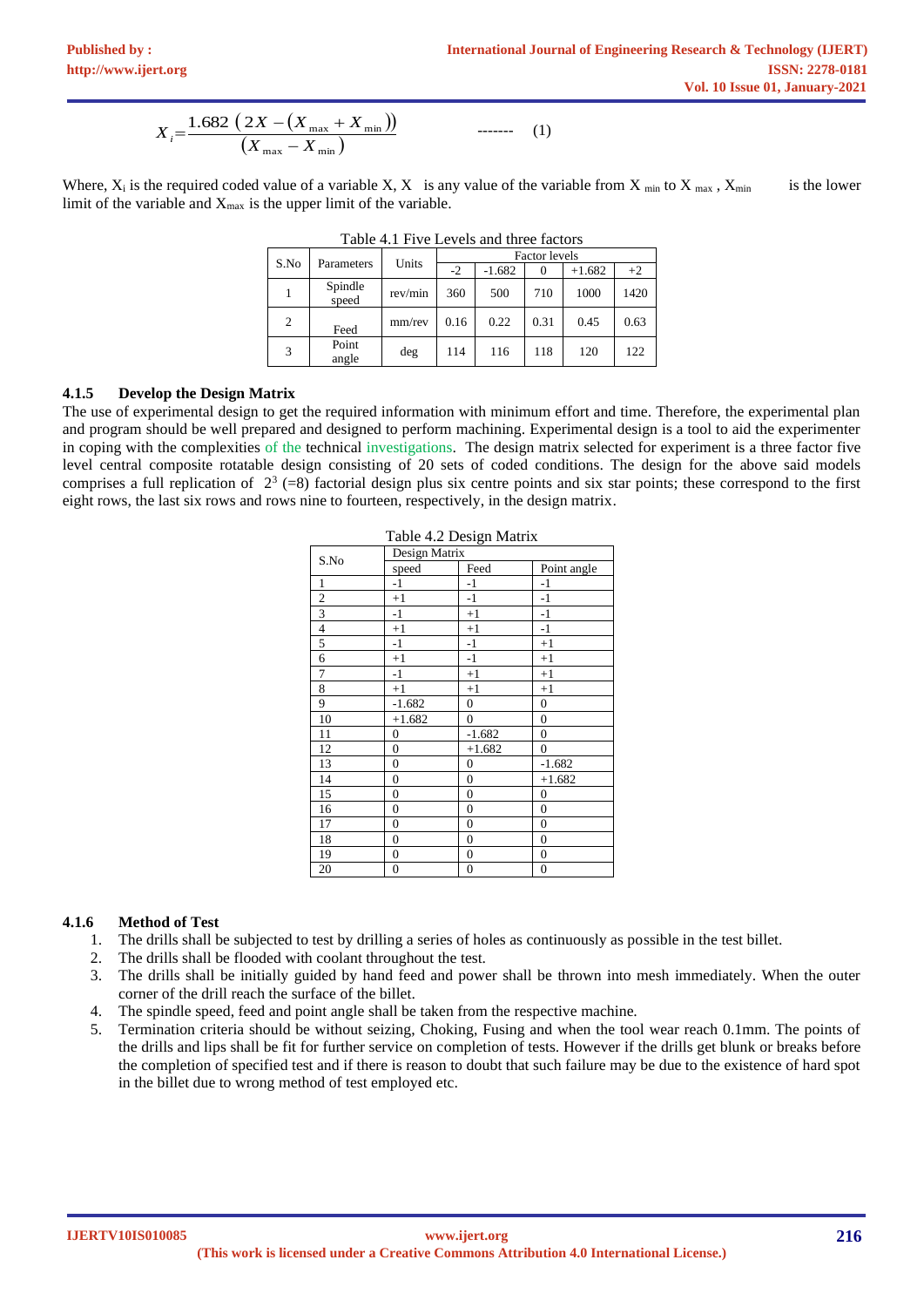# **4.1.7 Experimental result**

Drill life is usually expressed in terms of the number of holes drilled. The performance test is conducted in the leading cutting tool manufacturing industry Addison and company Ltd, Chennai. The tool wear is measured using Gonio meter.

|                |                             |                | n abie 1.5 mpar and ourpur parameters |                               |
|----------------|-----------------------------|----------------|---------------------------------------|-------------------------------|
| S.No           | Spindle<br>Speed<br>rev/min | Feed<br>mm/rev | point angle<br>deg                    | Number of<br>holes<br>drilled |
| 1              | 500                         | 0.22           | 116                                   | 97                            |
| $\overline{c}$ | 1000                        | 0.22           | 116                                   | 86                            |
| 3              | 500                         | 0.45           | 116                                   | 62                            |
| $\overline{4}$ | 1000                        | 0.45           | 116                                   | 24                            |
| 5              | 500                         | 0.22           | 120                                   | 117                           |
| 6              | 1000                        | 0.22           | 120                                   | 112                           |
| 7              | 500                         | 0.45           | 120                                   | 85                            |
| 8              | 1000                        | 0.45           | 120                                   | 31                            |
| 9              | 360                         | 0.31           | 118                                   | 78                            |
| 10             | 1420                        | 0.31           | 118                                   | 36                            |
| 11             | 710                         | 0.16           | 118                                   | 132                           |
| 12             | 710                         | 0.63           | 118                                   | 52                            |
| 13             | 710                         | 0.31           | 114                                   | 35                            |
| 14             | 710                         | 0.31           | 122                                   | 73                            |
| 15             | 710                         | 0.31           | 118                                   | 74                            |
| 16             | 710                         | 0.31           | 118                                   | 73                            |
| 17             | 710                         | 0.31           | 119                                   | 74                            |
| 18             | 710                         | 0.31           | 118                                   | 75                            |
| 19             | 710                         | 0.31           | 119                                   | 73                            |
| 20             | 710                         | 0.31           | 120                                   | 74                            |

Table 4.3 Input and output parameters

# **4.2 Reliability Estimation**

In life data analysis and reliability engineering, the output of the analysis is always an estimate. The true value of the probability of failure, the probability of success, the mean life, the parameter of distribution are any other applicable parameter is newer known, and will almost certainly remain unknown to us for all practical purpose. Once a product is no longer manufactured and all units that were ever produced have failed, and all of the data collected and analyzed, one could to have learned the true value of the reliability of the product, obviously, this is not a common occurrence. The objective of the reliability engineering and life data analysis is to accurately estimate the true values.

The Essential Computational steps of such a procedure are summarized below:

Identifying the distribution

Fit the distribution

Parameters Estimation

Find the Reliability

# **4.2.1 Identifying the Distribution**

A statistical distribution is fully described by its probability density function. We used the definition of pdf to show how all other function most commonly used in reliability engineering and life data analysis can be derived, namely the reliability function and failure rate function, etc. All of these can be determined directly from the probability density function definition, or f (t). Different distributions exist, such as the weibull, normal, exponential, lognormal, etc., and each of them has a predefined form of f (t). These distributions were formulated by statisticians, mathematicians and engineers to mathematically model or represent certain behavior. For example, the weibull distribution was formulated by Walloddi Weibull and thus it bears his name. Some distributions tend to better represent life data and are most commonly called life time distributions.

#### **4.2.2 Statistical Properties of Weibull Distribution**

The weibull distribution is a general purpose reliability distribution used to model material strength, time-to-failure of electronic and mechanical components, equipments, or systems. In most general case the three-parameter Weibull function is given by,

$$
f(T) = \frac{\beta}{\eta} \left(\frac{T-\gamma}{\eta}\right)^{\beta-1} e^{-\left(\frac{T-\gamma}{\eta}\right)^{\beta}}
$$
(2.1)

With three parameters  $\eta$ ,  $\beta$  and  $\gamma$ .

Where,  $\vec{v}$  = scale parameter,  $\beta$  = shape parameter (or slope),  $\gamma$  = location parameter

**IJERTV10IS010085**